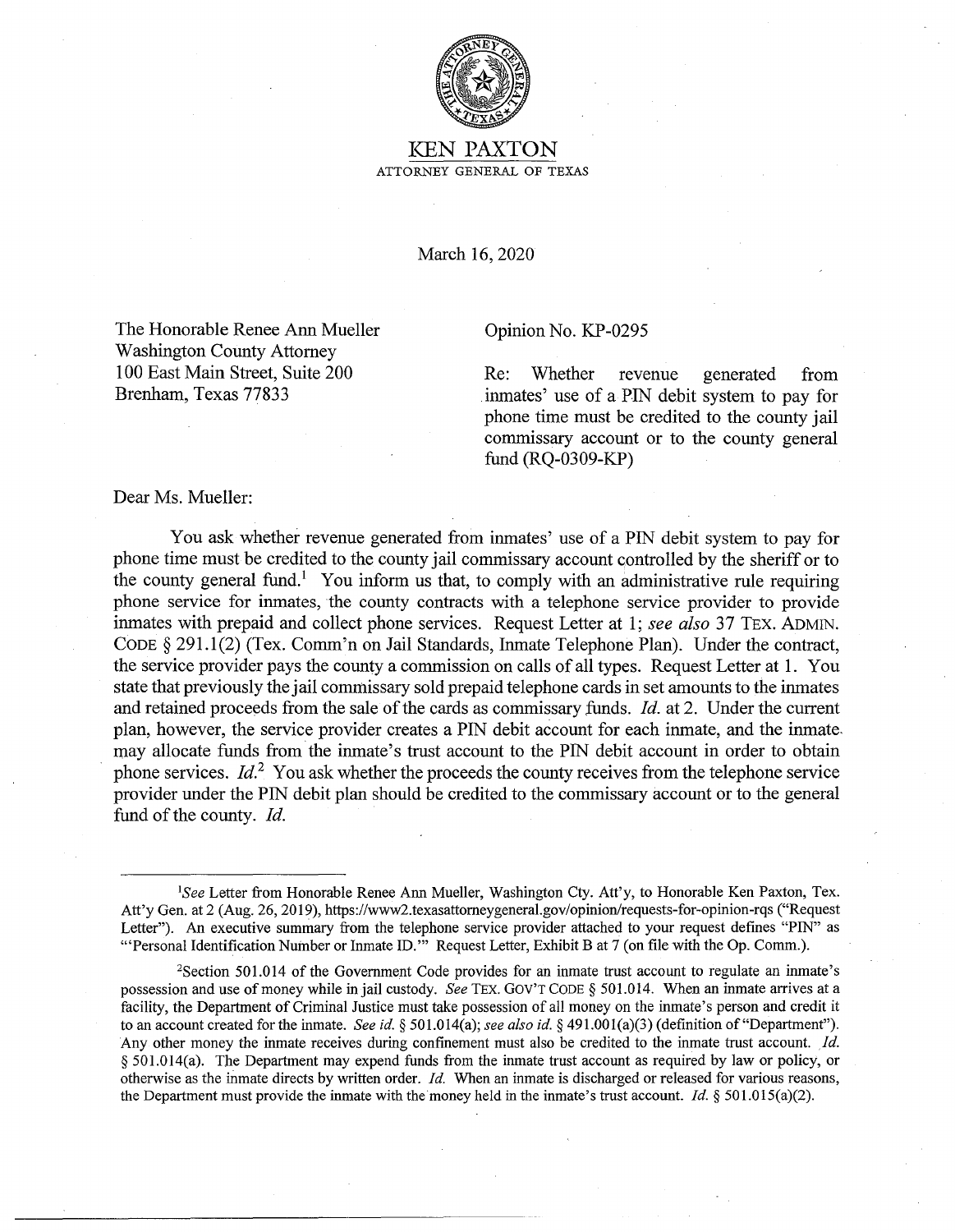Generally, county officers must deposit funds they receive from whatever source with the county treasurer for placement in the county depository. TEX. Loe. Gov'T CODE§§ 113.001, .003, .021(a), (b); *see generally* Tex. Att'y Gen. Op. No. GA-0814 (2010) at 1. As an exception to that general rule, section 351.0415 of the Local Government Code grants the county sheriff or designee exclusive control of "commissary funds." TEX. LOC. GOV'T CODE  $\S$  351.0415(b)(1) TEX. LOC. GOV'T CODE  $\S$  351.0415(b)(1) ("Commissary Operation by Sheriff or Private Vendor"). That statute authorizes the sheriff to operate a jail commissary, maintaining "commissary accounts" and records of proceeds from the commissary operation and disbursements made from the proceeds. *Id.§* 351.0415(b)(l), (2). The sheriff may expend proceeds from the operation of the commissary only for statutorily designated purposes for the benefit of the inmates. *Id.§* 351.0415(c), (g). Thus, while the commissary statute does not define its terms, the funds and accounts needed to operate a commissary and the proceeds derived from commissary operations are "commissary funds" under the statute, subject to the sheriffs exclusive control. *See id.* § 351.0415. As such, commissary funds are not funds "belonging to the county" that the sheriff must deposit with the county treasurer. *See* Tex. Att'y Gen. Op. No. GA-0791 (2010) at 3 (stating "the sheriff's 'exclusive control' of the commissary fund also means that the sheriff retains custody of the fund instead of having to deposit it with the county treasurer pursuant to section  $113.021(a)$ ").<sup>3</sup>

Section 351.0415 further requires the sheriff to operate a jail commissary according to rules adopted by the Commission on Jail Standards ("Commission"). TEX. LOC. GOV'T CODE § 351.0415(a). The Commission's commissary rule requires a facility to implement a written plan "which allows for the purchase of hygiene items and sundries," and requires commissary proceeds to be expended according to the commissary statute. 37 TEX. ADMIN. CODE § 291.3 (Tex. Comm'n on Jail Standards, Inmate Commissary Plan). A different Commission rule requires a facility to provide inmates with local and long-distance telephone access, which can be on a prepaid or collect basis. *Id.* § 291.1 (Inmate Telephone Plan). Because telephone privileges are separate from commissary privileges, several attorney general opinions conclude that generally the proceeds a county receives from a provider of inmate telephone services are not commissary funds subject to the sheriff's control and therefore must be paid to the county treasurer. *See, e.g.*, Tex. Att'y Gen. Op. Nos. KP-0079 (2016) at 3 (stating that revenue from pay telephones and telephone services are not commissary proceeds and must be held in the county treasury), GA-1041 (2014) at 3 (concluding that any revenue from voice-over-internet services are "county funds"), GA-0059 (2003) at 3 ( determining that revenues generated by a contract between an inmate telephone service provider and a county constituted county funds), DM-19 (1991) at 2-3 (concluding that proceeds

<sup>&</sup>lt;sup>3</sup>Some facilities may designate an inmate trust account as an "inmate commissary account," that is, an account made up of inmate trust funds that may be expended for commissary purchases. *See Hatfield v. Scott,* 306 F.3d 223, 224-25 (5th Cir. 2002); *Reed v. State,* 269 S.W.3d 619, 621 & n.1 (Tex. App.-San Antonio 2008, no pet.). But an "inmate commissary account" governed by Government Code section 501.014 is not a sheriffs "commissary account" governed by section 351.0415 of the Local Government Code. *Compare* TEX. GOV'T CODE § 501.014, *with* TEX. Loe. GOV'T CODE§ 351.0415; *see also* Tex. Att'y Gen. Op. Nos. GA-0791 (2010) at 1 n.1 (distinguishing "commissary funds" from inmate's personal funds); GA-0534 (2007) at 1 (clarifying that an account referred to by the requestor as an "inmate's commissary account" was an account composed of funds taken from an inmate, earned by the inmate, or given by others for the inmate's use). Only when an inmate uses trust funds to make a purchase from the commissary do the funds become commissary proceeds under section 351.0415.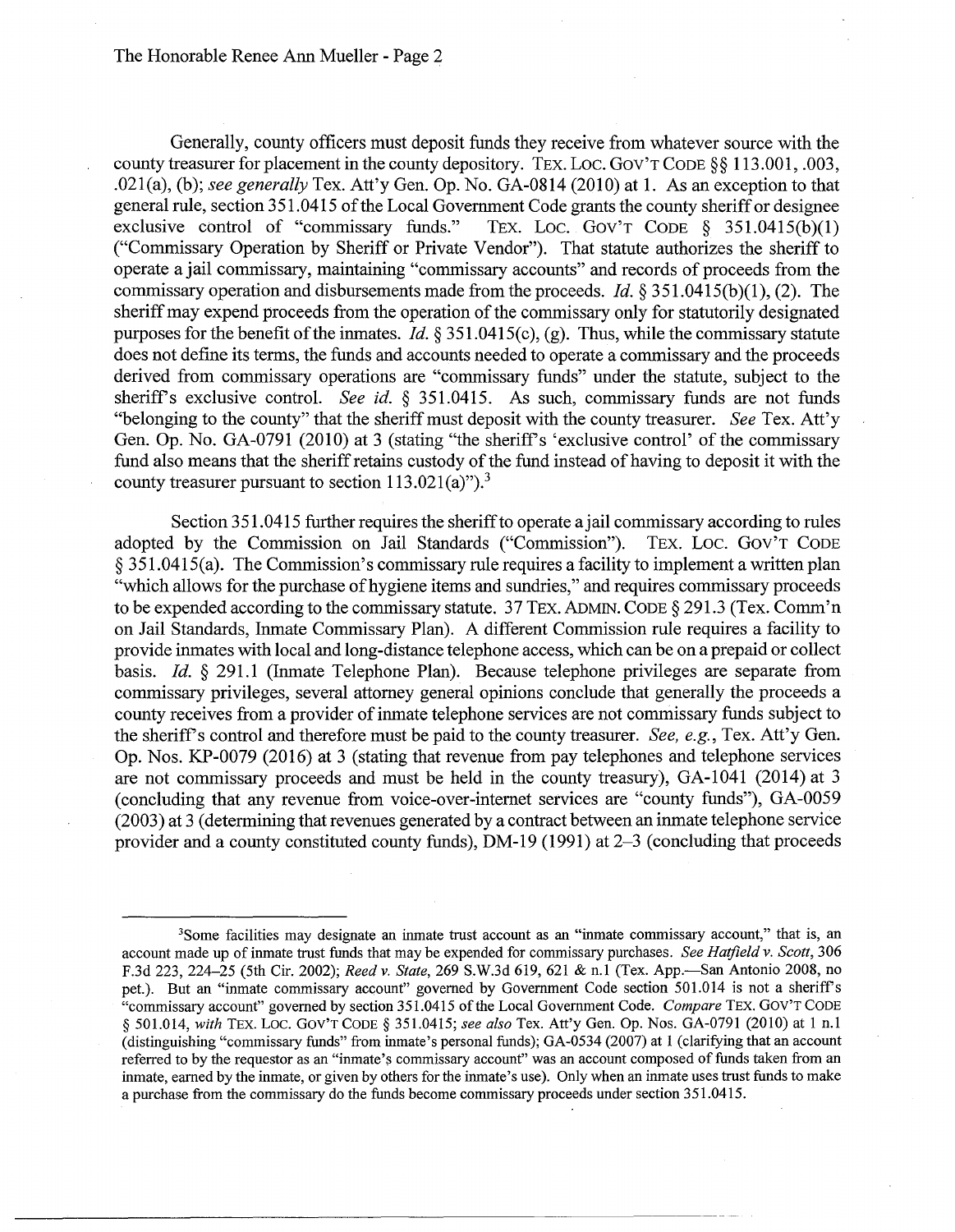from pay telephones located in jail are not commissary funds and must be deposited with the. treasurer).

However, in Attorney General Opinion GA-0814, this office considered whether proceeds derived from a commissary's sale of prepaid telephone cards to inmates constitute "commissary funds" subject to the sheriff's control. Tex. Att'y Gen. Op. No. GA-0814 (2010) at 1. Noting that the prepaid phone cards were to be purchased by the sheriff for resale to the inmates in the commissary, the opinion reasoned that they would be "indistinguishable from any other item that might be sold in a county jail commissary" and, therefore, revenue derived from selling the cards would constitute commissary proceeds subject to the exclusive control of the sheriff. *Id.*  Reconciling that opinion with other precedent, this office summarized: "Revenue deriving from prepaid phone cards are part of the sheriffs commissary proceeds, which may be held outside the county treasury, whereas revenue from pay telephones and telephone services are not, in which case they are paid to the county treasurer." Tex. Att'y Gen. Op. No. KP-0079 (2016) at 3.

You tell us that the service provider has integrated the PIN debit accounts with an automated "commissary" system, whereby an inmate may choose to allocate funds from the inmate's trust account either to place an order for commissary items or to purchase "debit calling funds" for their PIN debit telephone accounts. Request Letter at 2-3. As you describe the arrangement, the inmate purchases "phone time" directly.from the phone service provider, not the jail commissary. *Id.* Without a purchase from the commissary, the funds used by the inmate to obtain phone service never become "commissary proceeds" or "commissary funds" subject to the sheriff's exclusive control. *See TEX. LOC. GOV'T CODE §* 351.0415(b)(1). Accordingly, revenue derived from money allocated from an inmate trust fund account to a phone service provider's PIN debit account must be credited to the general fund of the county, not to the commissary funds under the exclusive control of the sheriff.